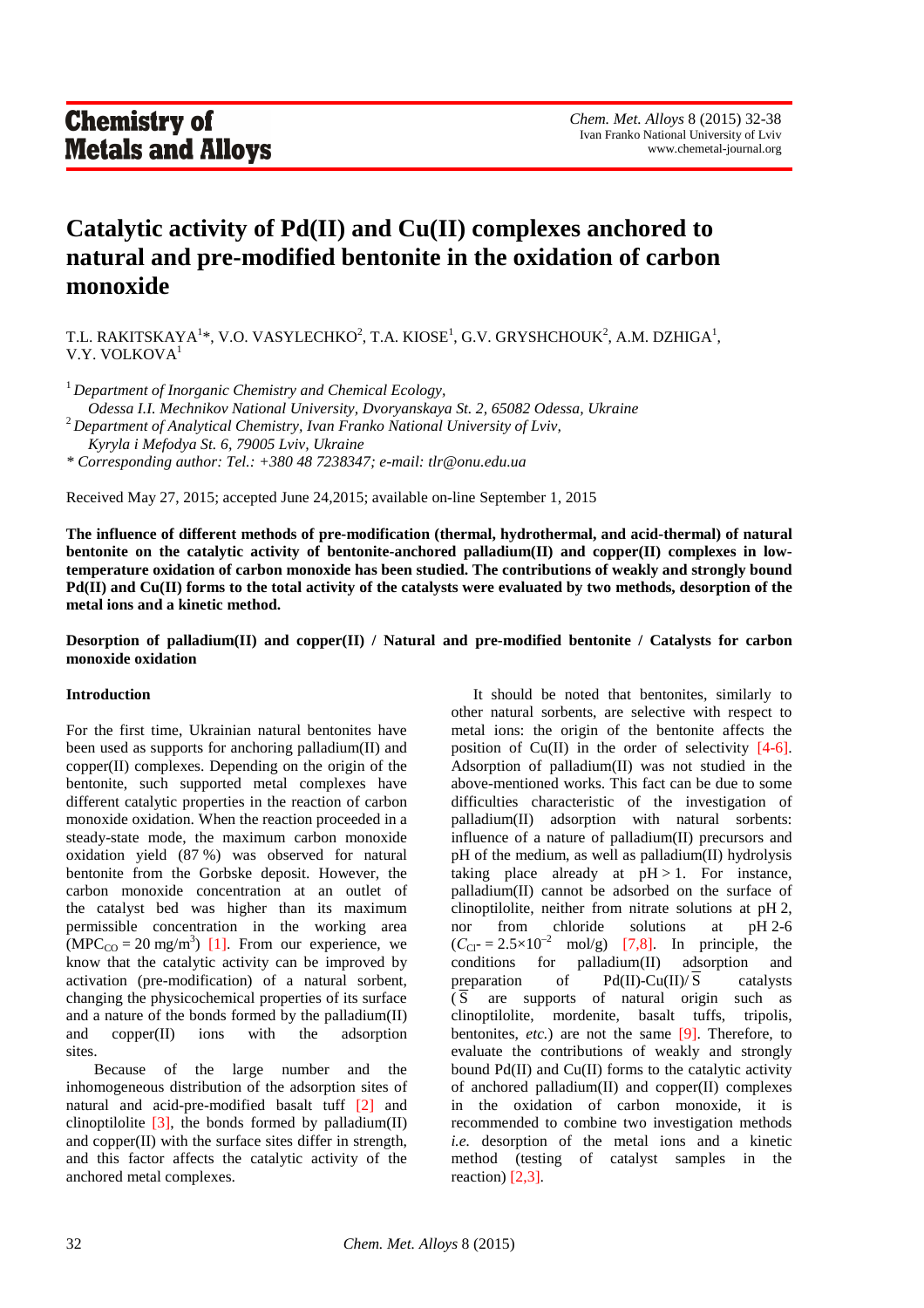The aim of this work was to ascertain how the methods used for pre-modification of bentonite affect the desorption of palladium $(II)$  and copper $(II)$ ions and the activity of  $Pd(II)-Cu(II)/S$  catalysts (where S is bentonite, either natural or pre-modified by different methods) in the oxidation of carbon monoxide.

#### **Experimental**

In this study, natural bentonite from the Gorbske deposit (Trans-Carpathian region, Ukraine) with the following chemical composition, converted to main oxides (wt.%):  $SiO_2 - 50.0$ ;  $Al_2O_3 - 18.5$ ; Fe<sub>2</sub>O<sub>3</sub> – 7.6, was used. Investigation of the natural bentonite sample (N-Bent) by X-ray diffraction showed that, besides the main phases, *i.e.* montmorillonite and α-quartz, it contained contaminant phases such as cristobalite, kaolinite, and calcite [1].

 Pre-modified bentonite samples were prepared as follows:

- Thermally pre-modified bentonite (300-Bent) was prepared by calcination of N-Bent at 573 K for 1 h.

- Hydrothermally pre-modified bentonite  $(H_2O-Bent)$ was prepared by boiling 50 g of N-Bent in 100 ml of distilled water for 1 h, subsequent filtration and airdrying at 383 K till constant weight.

- Acid-thermally pre-modified bentonite (H-Bent-1) was prepared by boiling 50 g of N-Bent in 100 ml of 1M nitric acid in a flask with a backflow condenser for 1 h and subsequent thorough washing with distilled water till negative reaction for  $NO<sub>3</sub><sup>-</sup>$  ions. Then, the moist particles were air-dried at 383 K till constant weight.

 Samples of N-Bent and bentonite, pre-modified by the above methods (M-Bent denoting 300-Bent, H2O-Bent or H-Bent-1) and dried at 383 K till constant weight, with a particle size of 0.5-1.0 mm, were used to prepare Cu(II)-Pd(II)/N-Bent and Cu(II)-Pd(II)/M-Bent.

 Reference samples were obtained by impregnating each support (10 g) with an aqueous solution containing prescribed amounts of  $K_2PdCl_4$ ,  $Cu(NO_3)$ and KBr. The wet reference samples were kept for 20 h in covered Petri dishes at 293 K and then dried at 383 K till constant weight.

 Model samples, intended to demonstrate how a particular method of copper(II) or palladium(II) desorption affects the catalyst activity, were prepared by a separate impregnation procedure that included the following, alternating steps: (i) impregnation of the support sample (N-Bent or M-Bent) with  $Cu(NO<sub>3</sub>)<sub>2</sub>$  or  $K_2PdCl_4$  solution; (ii) desorption of Cu(II) or Pd(II) with water at 293 K, or with nitric acid  $(1:1)$  at 293 K, or with boiling nitric acid (1:1); and (iii) repeated impregnation of the samples from the second step with  $K_2PdCl_4$  solution after desorption of copper(II), or with  $Cu(NO_3)$  solution after desorption of palladium(II).

### *Desorption studies*

Desorption of Pd(II) and Cu(II) from the  $K_2PdCl_4$ - $Cu(NO<sub>3</sub>)<sub>2</sub>-KBr/N-Bent(M-Bent)$  samples was performed under static conditions, varying the type of desorbent, temperature and time of the sample treatment. The concentration of desorbed Pd(II) and Cu(II) ions in the solutions was determined by atomic absorption spectrophotometry, using an AAS-1N atomic absorption spectrophotometer (Carl Zeiss, Jena) with a propane–butane–air flame. The interfering matrix effect of the solution was handled by the method of standard addition with background correction. The wavelength of the resonance radiation for the measurements of the palladium(II) concentration was 247.6 nm with a background correction at  $\lambda = 246.7$  nm; the copper(II) concentration was determined at  $\lambda = 324.8$  nm with a background correction at  $\lambda = 323.1$  nm. The error on the determination of  $Pd(II)$  and  $Cu(II)$  was  $\pm 5\%$ .

#### *Testing the catalytic activity*

The catalytic activity in the oxidation of CO was tested in a temperature-controlled flow-through installation at 293 K in a reactor with a fixed catalyst bed. The catalyst samples were tested at an initial CO concentration of 300 mg/m<sup>3</sup>; the linear velocity (*U*) of the gas-air mixture (GAM) flow was 4.2 cm/s, and the constant relative humidity of the GAM  $(\varphi_{\text{GAM}})$ was 76 %.

The reaction rate *W* was calculated by the formula:

$$
W = \frac{w(C_{\text{CO}}^{\text{in}} - C_{\text{CO}}^{\text{f}})}{m_{\text{c}}}, \text{mol/(g} \times \text{s})
$$

where  $w = 1.67 \times 10^{-2}$  is the volume flow rate of the GAM (L/s),  $C_{\text{CO}}^{\text{in}}$  and  $C_{\text{CO}}^{\text{f}}$  are the initial and final CO concentrations (mol/L), respectively, and  $m_c$  is the mass of the catalyst sample (g).

The amount of oxidized CO  $(Q_{\text{exp}})$  was determined based on the experimental function  $\Delta C_{\text{CO}}^{\text{f}}$  *vs. τ*. The degree of СО conversion in the steady-state mode (*η*ss, %) and the stoichiometric coefficient (*n*) per 1 mole of Pd(II) were calculated by the formulas:

$$
\eta_{ss} = \frac{(C_{\text{CO}}^{\text{in}} - C_{\text{CO}}^{\text{f}})}{C_{\text{CO}}^{\text{in}}} \times 100, \, \%\, ; \qquad n = Q_{\text{exp}}/Q_{\text{Pd(II)}},
$$

where  $Q_{Pd(II)}$  is the amount of palladium(II) present in the sample.

#### **Results and discussion**

The kinetic curves shown in the  $C_{\text{CO}}^{\text{f}}$  *vs. τ* plot in Fig. 1 describe the process of low-temperature oxidation of carbon monoxide with atmospheric oxygen over  $Pd(II)$ -Cu(II)-Br  $\bar{\sqrt{S}}$  catalysts  $(\bar{S}$  is N-Bent or M-Bent). Characteristic properties of these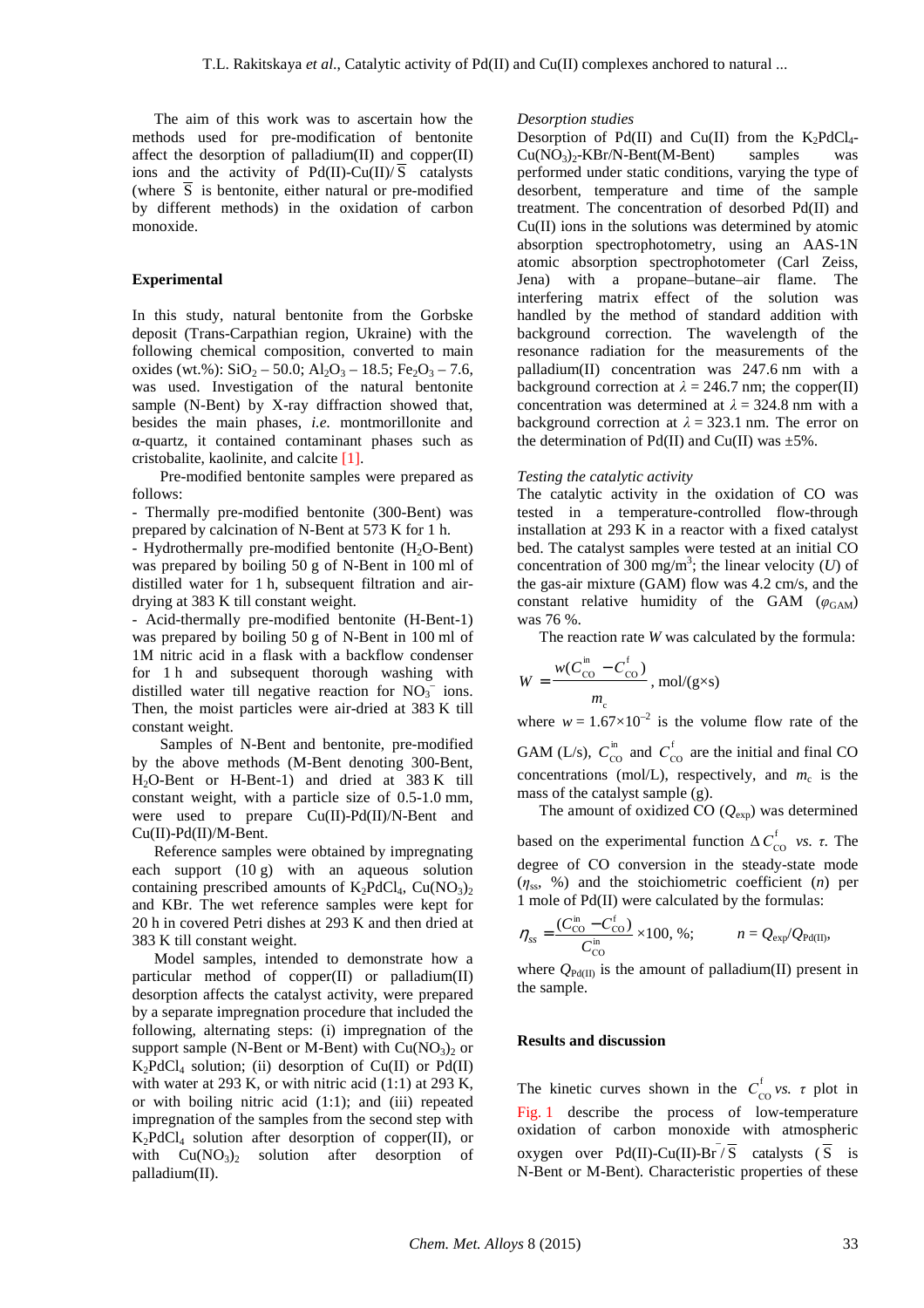catalysts, which require the simultaneous presence of palladium(II) and copper(II), are optimal physicochemical and structural-adsorption properties of their supports, enabling carbon monoxide oxidation

in a steady-state mode (*i.e.* at  $C_{\text{CO}}^{\text{f}}$  independent of time). The degree of СО conversion in the steady-state mode was taken as a measure of the activity of the catalysts.

 Fig. 1 shows that the profiles of the kinetic curves are similar: initially,  $C_{\text{co}}^{\text{f}}$  decreases, then the steadystate mode is reached. For example, when N-Bent is used as support, the reaction starts to proceed in the steady-state mode after 20 min. During this period,

 $C_{\text{CO}}^{\text{f}}$  has decreased from 65 to 38 mg/m<sup>3</sup>.

 Similar results were observed for hydrothermally pre-modified bentonite. For these two catalysts,  $C_{\text{co}}^{\text{f}}$ 

in the steady-state mode exceeds  $\text{MPC}_\text{CO}$ . Thermal and acid-thermal pre-modification of bentonite increases the activity of the anchored palladium(II) and

copper(II) complexes: constant  $C_{\text{co}}^{\text{f}}$  is attained in 10 min and is lower than MPC $_{CO}$ .

 Parameters characterizing the oxidation of carbon monoxide over catalysts of the same composition, but differing by the state of the bentonite (natural or premodified by one of the above methods), are presented in Table 1. For all these catalysts, the stoichiometric coefficient *n* exceeded 4 at the moment the experiment was interrupted (after 150 min), confirming the catalytic character of the reaction. The reaction rate and the degree of carbon monoxide conversion in the steady-state mode,  $W_{ss}$  and  $\eta_{ss}$ , respectively, depend on the state of the support and increase in the following order: N-Bent  $\langle$  H<sub>2</sub>O-Bent  $\langle$  300-Bent  $\langle$ H-Bent-1.



**Fig. 1** Time dependence of the final concentration of CO,  $C_{\text{co}}^{\text{f}}$ , during the oxidation of carbon monoxide with oxygen over  $Pd(\Pi)$ -Cu(II) catalysts based on natural (curve 1) and pre-modified bentonite (curves 2-4): 1 – N-Bent, 2 – 300-Bent, 3 – H2O-Bent, 4 – H-Bent-1.

 $C_{\text{Pd(II)}} = 2.72 \times 10^{-5}$ ,  $C_{\text{Cu(II)}} = 2.9 \times 10^{-5}$ ,  $C_{\text{KBr}} = 1.02 \times 10^{-4}$  mol/g;  $C_{\text{CO}}^{\text{in}} = 300$  mg/m<sup>3</sup>;  $T = 293$  K.

**Table 1** Parameters (see text) of  $K_2PdCl_4-Cu(NO_3)_2-KBr/N-Bent(MA-Bent)$  catalyst samples in the oxidation of carbon monoxide.  $C_{Pd(II)} = 2.72 \times 10^{-5}$ ,  $C_{Cu(II)} = 2.9 \times 10^{-5}$ ,  $C_{KBr} = 1.02 \times 10^{-4}$  mol/g.

| Support     | $W_{ss} \times 10^9$ ,<br>$mol/(g \times s)$ | $C_{\text{CO}}^{\prime}$ , mg/m <sup>3</sup> | $\eta_{ss}$ , % | $Q_{\rm exp} \times 10^4$ ,<br>CO moles | n    |
|-------------|----------------------------------------------|----------------------------------------------|-----------------|-----------------------------------------|------|
| N-Bent      | 15.72                                        | 38                                           | 87.3            | 13.4                                    | 4.12 |
| 300- Bent   | 17.16                                        | 14                                           | 95.3            | 14.7                                    | 5.41 |
| $H2O-$ Bent | 16.14                                        | 31                                           | 89.6            | 13.8                                    | 5.07 |
| H-Bent-1    | 17.40                                        | 10                                           | 96.6            | 14.9                                    | 5.47 |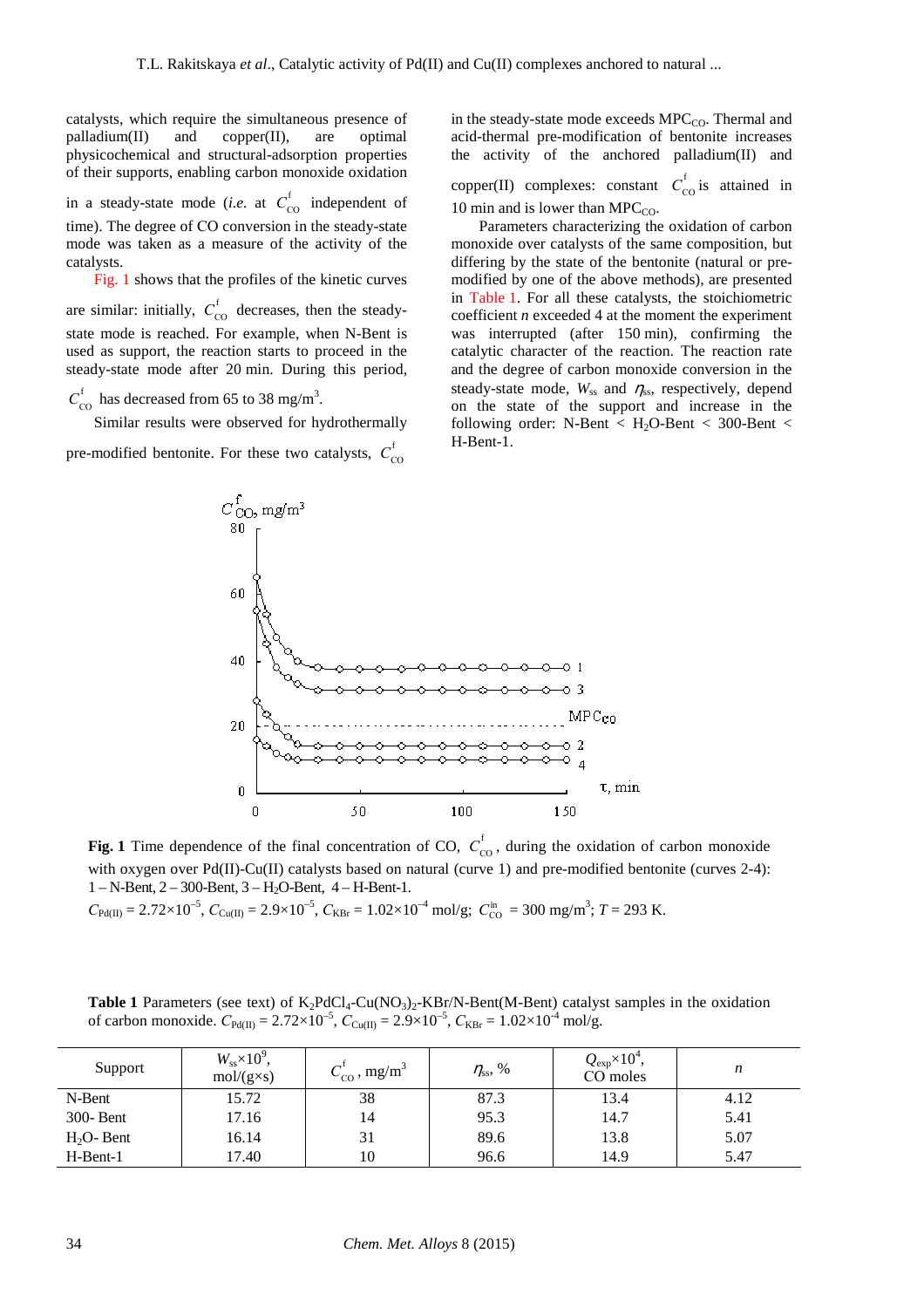The desorption method was used to elucidate how the different methods of support pre-modification affect the fractions of palladium $(II)$  and copper $(II)$ ions weakly and strongly bound to the bentonite surface. As a rule, weak bonds between the metal ions and the bentonite surface can be disrupted at 293 K with water, whereas bonds of medium-strength and strong bonds break down with acids at 293 K and  $373 K$  (during boiling), respectively. The degree of desorption does not depend on the nature of the acid  $(HCl, HNO<sub>3</sub>)$  [2,3], however, it is greatly affected by the chemical and mineralogical composition of the support.

 The data obtained by studying Cu(II) and Pd(II) desorption from catalysts containing natural or premodified bentonite as support are summarized in Table 2. Desorption was carried out with water at 293 K for 15 min and with boiling nitric acid for 30 and 60 min. Analysis of the results leads to the following conclusions: in the case of palladium(II) desorption with water the degree of desorption is relatively high (35-43 wt.%), in other words, the fraction of palladium(II) that is weakly bound to the bentonite surface is in the range from 35 to 43 wt.%. Depending on the pre-modification method, the degree of desorption increases as follows: 300-Bent  $\approx$  H<sub>2</sub>O-Bent  $\lt$  N-Bent  $\lt$  H-Bent-1. The difference in the degree of desorption for the first three samples is only 3 wt.%. A considerable change was observed for the acid-pre-modified bentonite. After boiling in a nitric acid solution for 30 min, the desorption degree of palladium(II) had increased by 20 wt.% for N-Bent, 300-Bent, and  $H_2O$ -Bent, and by 10 wt.% for H-Bent-1. The desorption degree increased even more when the boiling lasted 60 min; however, 35-40 wt.% of Pd(II) remained in the catalyst sample.

 Since the pH of the suspension of the bentonite samples changes from  $6.7$  for N-Bent,  $H_2O$ -Bent, and 300-Bent to 5.8 for H-Bent-1, one may deduce that in the latter case, according to the distribution diagrams [10], part of palladium(II) exists in insoluble form, as Pd(OH)<sub>2</sub>. A high content of palladium(II), 22 wt.%, remaining on acid-pre-modified basalt tuff, has been reported earlier [2].

 As seen from Table 2, the method of premodification of bentonite slightly affects the desorption degree of copper $(II)$ : it varies from 26.9 to 34.5 wt.% for desorption with water. In the case of desorption with boiling nitric acid for 30 min, the desorption degree increases up to 80 wt.% (H-Bent-1), and copper(II) is completely desorbed in the case of boiling in nitric acid for 60 min.

 Thus, one may conclude that the fraction of palladium(II) that is weakly bound to the surface of both natural and pre-modified bentonite is higher than that of copper(II). The definition "strongly bound palladium(II)" is rather relative because of the partial formation of poorly soluble  $Pd(OH)_{2}$ , which cannot be desorbed even on boiling in nitric acid for 60 min.

The results of the measurements of palladium(II) and copper(II) desorption are compared with data obtained from testing Pd(II)-Cu(II)/N-Bent(M-Bent) catalyst samples prepared by both the standard procedure (reference samples) and the alternating impregnation procedure (model samples), described in the section Experimental. The dependences obtained from testing the reference and model samples are presented graphically only for the H-Bent-1 support (Fig. 2). Data for the other supports are listed in Table 3. The kinetic study shows that the profiles of the kinetic curves of the reference samples do not change after desorption of palladium(II) ( $Fig. 2a$ ) or  $copper(II)$  (Fig. 2b). The presence of steady-state portions in the kinetic curves in all of the cases proves that residual amounts of  $Pd(II)$  or  $Cu(II)$  are sufficient to provide a catalytic effect, *i.e.* proceeding of the oxidation of CO in the steady-state mode.

| Support                         | <b>Desorbent</b>       | Contact   | Pd(II) desorbed<br>Temperature, |                     | $Cu(II)$ desorbed |                     |          |
|---------------------------------|------------------------|-----------|---------------------------------|---------------------|-------------------|---------------------|----------|
|                                 |                        | time, min | K                               | $\times 10^5$ mol/g | $wt. \%$          | $\times 10^5$ mol/g | $wt. \%$ |
| $Pd(II)$ -Cu(II)/<br>N-Bent     | H <sub>2</sub> O       | 15        | 293                             | 1.05                | 38.48             | 0.78                | 26.89    |
|                                 | HNO <sub>3</sub> (1:1) | 30        | 373                             | 1.61                | 59.29             | 2.07                | 71.31    |
|                                 | HNO <sub>3</sub> (1:1) | 60        | 373                             | 1.79                | 65.88             | 2.9                 | 100      |
| $Pd(II)$ -Cu(II)/<br>300-Bent   | H <sub>2</sub> O       | 15        | 293                             | 0.96                | 35.36             | 0.83                | 28.62    |
|                                 | HNO <sub>3</sub> (1:1) | 30        | 373                             | 1.46                | 53.74             | 2.15                | 74.14    |
|                                 | HNO <sub>3</sub> (1:1) | 60        | 373                             | 1.51                | 55.47             | 2.9                 | 100      |
| $Pd(II)$ -Cu(II)/<br>$H2O-Bent$ | H <sub>2</sub> O       | 15        | 293                             | 0.96                | 35.36             | 0.85                | 29.31    |
|                                 | HNO <sub>3</sub> (1:1) | 30        | 373                             | 1.61                | 59.29             | 2.09                | 72.07    |
|                                 | HNO <sub>3</sub> (1:1) | 60        | 373                             | 1.79                | 65.88             | 2.89                | 100      |
| $Pd(II)$ -Cu(II)/<br>H-Bent-1   | H <sub>2</sub> O       | 15        | 293                             | 1.19                | 43.68             | 1.00                | 34.5     |
|                                 | HNO <sub>3</sub> (1:1) | 30        | 373                             | 1.46                | 53.74             | 2.3                 | 79.3     |
|                                 | HNO <sub>3</sub> (1:1) | 60        | 373                             | 1.51                | 55.47             | 2.9                 | 100      |

**Table 2** The results of Pd(II) and Cu(II) desorption from  $K_2PdCl_4$ -Cu(NO<sub>3</sub>)<sub>2</sub>-KBr/N-Bent(M-Bent) catalyst samples.  $C_{\text{Pd(II)}} = 2.72 \times 10^{-5}$ ,  $C_{\text{Cu(II)}} = 2.9 \times 10^{-5}$  mol/g.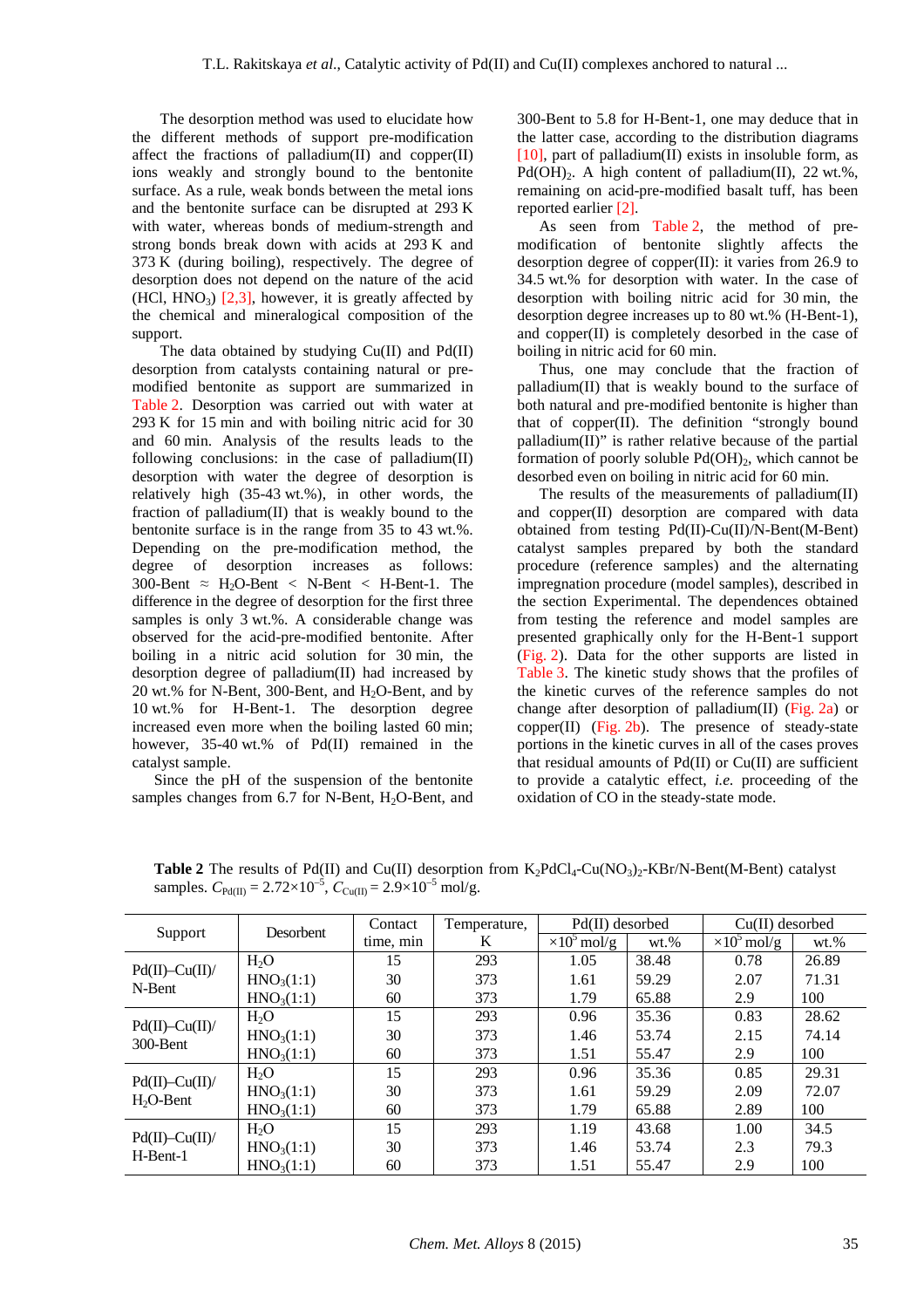

**Fig.** 2 Time dependence of the final CO concentration in a  $K_2PdCl_4$ -Cu(NO<sub>3</sub>)<sub>2</sub>-KBr/H-Bent-1 sample in the process of oxidation of carbon monoxide with oxygen under different conditions of desorption of palladium(II) (a) and copper(II) (b):  $1$  – reference sample;  $2$  – desorption with water at 293 K;  $3$  – desorption with nitric acid at 373 K for 30 min.

 The following conclusions may be drawn: (i) desorption of palladium(II) by both methods causes a more significant increase of  $C_{\text{co}}^{\text{f}}$  than desorption of copper(II), both at the very beginning of the reaction under study and in the steady-state mode, except for the H-Bent-1 support. Such a behavior is predictable because palladium(II) is indeed responsible for the coordination and activation of the carbon monoxide molecule [11]; (ii) a significant difference in  $C_{\text{co}}^{\text{f}}$  is observed (Fig. 2a) after palladium(II) desorption from the  $K_2PdCl_4$ -Cu(NO<sub>3</sub>)<sub>2</sub>-KBr/H-Bent-1 catalyst at the beginning of the reaction, which can be an evidence of prevailing desorption of palladium(II) located on the external surface of the support. The contents of palladium(II) and copper(II) remaining after desorption of these ions with water and nitric acid, as well as the difference (decrease) in catalytic activity between the reference and the corresponding model samples  $(\Delta \eta_{ss})$  are presented in Table 3. The initial

palladium(II) and copper(II) contents in the reference samples were taken as 100 wt.% and the remaining amounts were calculated based on this value. The methods used for pre-modification of bentonite considerably affect the activity of the catalyst samples under study, and ∆*η*ss was used to evaluate the contributions of weakly and strongly bound forms of palladium(II) and copper(II) to the catalytic activity.

 Analyzing the data presented in Table 3, the following conclusions can be drawn. In spite of the fact that the values of the Pd(II) content remaining after removal with water (desorption of weakly bound palladium(II)) are very similar for all the catalyst samples, the values of the decrease of their catalytic activity are very different, especially for  $K_2PdCl_4$ - $Cu(NO<sub>3</sub>)<sub>2</sub>$ -KBr/H-Bent-1. Desorption of palladium(II) with nitric acid leads to breakage of bonds, both weak and strong ones, with the bentonite surface, therefore the  $\Delta \eta_{ss}$  values, except for the N-Bent anchored samples, are higher by ∼12 % than for desorption with water.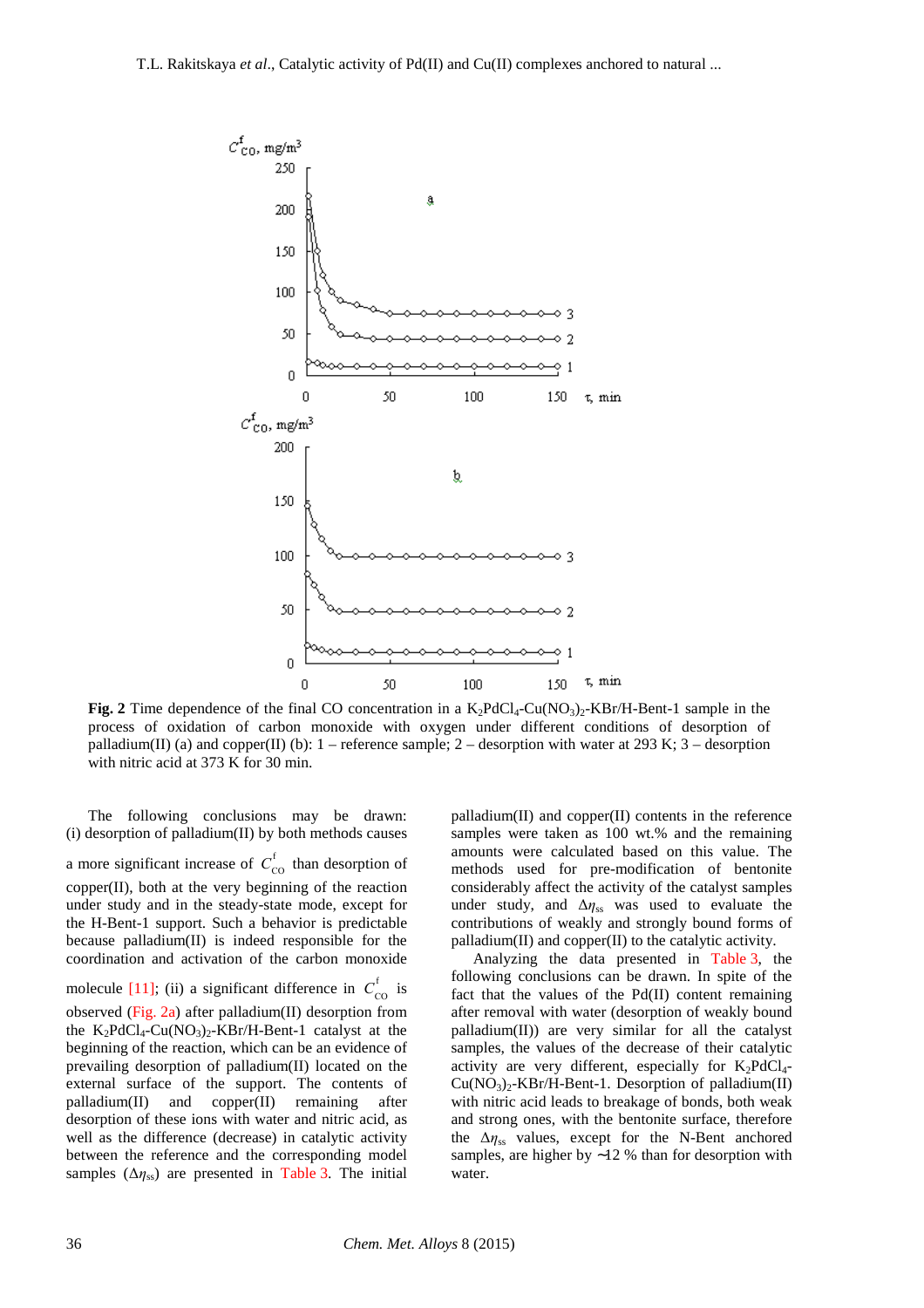**Table 3** Comparative results of desorption of palladium(II) and copper(II) ions and testing of  $K_2PdCl_4-Cu(NO_3)_2-KBr/N-Bent(M-Bent)$  catalyst samples in the reaction of carbon monoxide oxidation  $C_{Pd(II)} = 2.72 \times 10^{-5}$ ,  $C_{Cu(II)} = 2.9 \times 10^{-5}$ ,  $C_{KBr} = 1.02 \times 10^{-4}$  mol/g.

|                                | Content, wt.% |                     |                                                |                 |                           |  |  |  |
|--------------------------------|---------------|---------------------|------------------------------------------------|-----------------|---------------------------|--|--|--|
| Desorption conditions          | Pd(II)        | Cu(II)              | $C_{\text{CO}}^{\text{f}}$ , mg/m <sup>3</sup> | $\eta_{ss}$ , % | $\Delta\eta_{\rm ss}$ , % |  |  |  |
| N-Bent                         |               |                     |                                                |                 |                           |  |  |  |
| Reference sample               | 100           | 100                 | 38                                             | 87.3            | $\overline{0}$            |  |  |  |
| $Pd(II)$ desorption            |               |                     |                                                |                 |                           |  |  |  |
| $H_2O(293 K)$                  | 61.52         | 100                 | 220                                            | 26.7            | 60.6                      |  |  |  |
| HNO <sub>3</sub> (1:1) (373 K) | 40.71         | 100                 | 226                                            | 24.7            | 62.6                      |  |  |  |
| Cu(II) desorption              |               |                     |                                                |                 |                           |  |  |  |
| $H2O$ (293 K)                  | 100           | 73.1                | 104                                            | 65.3            | $\overline{22.0}$         |  |  |  |
| HNO <sub>3</sub> (1:1) (373 K) | 100           | 28.9                | 150                                            | 50.0            | 37.3                      |  |  |  |
| <b>300-Bent</b>                |               |                     |                                                |                 |                           |  |  |  |
| Reference sample               | 100           | 100                 | 14                                             | 95.3            | $\boldsymbol{0}$          |  |  |  |
| $Pd(II)$ desorption            |               |                     |                                                |                 |                           |  |  |  |
| $H2O$ (293 K)                  | 64.64         | 100                 | 153                                            | 49.0            | 46.3                      |  |  |  |
| HNO <sub>3</sub> (1:1) (373 K) | 46.26         | 100                 | 176                                            | 41.3            | 54.0                      |  |  |  |
| $Cu(II)$ desorption            |               |                     |                                                |                 |                           |  |  |  |
| $H2O$ (293 K)                  | 100           | 71.38               | $\overline{68}$                                | 77.3            | 18.0                      |  |  |  |
| HNO <sub>3</sub> (1:1) (373 K) | 100           | 25.86               | 117                                            | 61.0            | 34.3                      |  |  |  |
|                                |               | $H2O-Bent$          |                                                |                 |                           |  |  |  |
| Reference sample               | 100           | 100                 | 31                                             | 89.6            | $\boldsymbol{0}$          |  |  |  |
|                                |               | $Pd(II)$ desorption |                                                |                 |                           |  |  |  |
| $H2O$ (293 K)                  | 64.64         | 100                 | 148                                            | 50.7            | 38.9                      |  |  |  |
| HNO <sub>3</sub> (1:1) (373 K) | 40.71         | 100                 | 200                                            | 33.3            | 56.3                      |  |  |  |
| $Cu(II)$ desorption            |               |                     |                                                |                 |                           |  |  |  |
| $H2O$ (293 K)                  | 100           | 70.69               | 100                                            | 66.7            | 22.9                      |  |  |  |
| HNO <sub>3</sub> (1:1) (373 K) | 100           | 27.93               | 160                                            | 46.6            | 43.0                      |  |  |  |
| H-Bent-1                       |               |                     |                                                |                 |                           |  |  |  |
| Reference sample               | 100           | 100                 | 10                                             | 96.6            | $\mathbf{0}$              |  |  |  |
| Pd(II) desorption              |               |                     |                                                |                 |                           |  |  |  |
| $H_2O(293 K)$                  | 56.32         | 100                 | 43                                             | 85.7            | 10.9                      |  |  |  |
| HNO <sub>3</sub> (1:1) (373 K) | 46.26         | 100                 | 74                                             | 75.3            | 21.3                      |  |  |  |
| $Cu(II)$ desorption            |               |                     |                                                |                 |                           |  |  |  |
| $H_2O(293 K)$                  | 100           | 65.5                | 48                                             | 84.0            | 12.6                      |  |  |  |
| HNO <sub>3</sub> (1:1) (373 K) | 100           | 20.7                | 98                                             | 67.3            | 29.3                      |  |  |  |

 The desorption of copper(II) differs from the desorption of palladium(II) (Table 2). After desorption with water, the residual of copper(II) is higher than the residual of palladium(II). This means that the fraction of weakly bound copper(II) is lower than that of palladium(II). Removal of weakly bound copper(II) decreases the catalytic activity of the samples by only 12-23 %. The residual of copper(II) after desorption with nitric acid for 30 min is in the range from 20.1 to 28.9 wt.%, *i.e.* it decreases considerably due to breakage of weak and strong bonds. ∆*η*ss varies from 29.3 % for H-Bent-1 to 43 % for  $H_2O$ -Bent. The order of magnitude of the activity decrease after desorption of palladium $(II)$  and copper $(II)$  is similar to the order of magnitude of the catalytic activity of the reference samples, except for the  $H_2O$ -Bent based samples. In all of the cases, the more active the catalyst, the less its activity decreases after palladium(II) or copper(II) desorption.

#### **Conclusions**

It has been found that the catalytic activity of bentonite-anchored palladium-copper complexes depends on the state of the support and increases in the following order: N-Bent  $\langle H_2O\text{-Bent} \langle 300\text{-Bent} \rangle$ H-Bent-1. In the latter two cases, the catalysts purify air to CO concentrations lower than  $\text{MPC}_{\text{CO}}$ .

 It has been confirmed that the combination of two research methods, *i.e.* desorption of metal ions under different conditions and testing of the catalysts in the oxidation of carbon monoxide, is advisable for the evaluation of the contribution of Pd(II) and Cu(II) forms that are weakly and strongly bound to the surface of natural and differently pre-modified bentonites.

 Moreover, it has been found that acid-thermally pre-modified bentonite contains the highest fraction of palladium(II) and copper(II) forms that are weakly